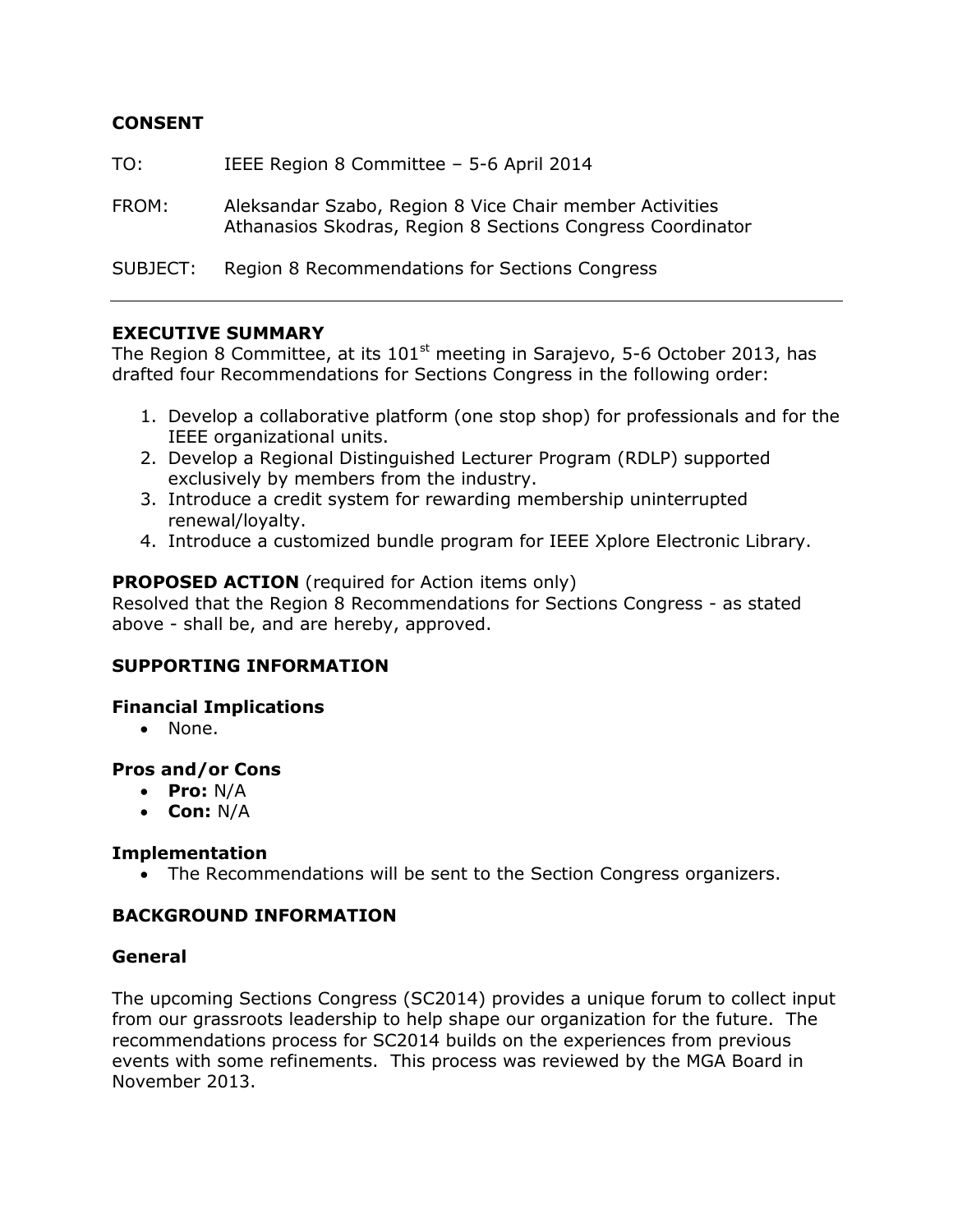# **CONSENT**

- 1. Each Region is requested to submit up to four prioritized recommendations using the SC2014 Recommendation template (attached).
- 2. Recommendations are to be submitted no later than 16 May 2014.
- 3. As you generate the recommendations at your Region meetings, please encourage consideration of the long term vision of IEEE and alignment with MGA five year strategies. Recommendations related to MGA goals and strategies will have greater probability of implementation. Those that are outside of the MGA domain will be evaluated by the impacted Organizational Unit.
- 4. The MGA Operations Committee and SC2014 Program Committee will take ownership of the recommendations to review and modify, if necessary, to remove duplicates and ensure clarity.
- 5. Back up material concerning the issue addressed in the recommendation will be coordinated prior to SC2014. All recommendations and back up information will be distributed to attendees by 7 July 2014.
- 6. We will promote the discussion on the recommendations using social media channels prior to, during, and after the Congress.
- 7. The voting by primary delegates can be completed anytime during the Congress, up to 12:00 noon, on Sunday, 24 August 2014, using the SC2014 mobile app and web.
- 8. The top five recommendations will be presented on 24 August 2014 at the Closing Ceremony.

# **Reasons to submit these Recommendations**

1. Develop a collaborative platform (one stop shop) for professionals and for the IEEE organizational units.

The existence of such a platform/tool would (a) enhance collaboration among members regarding research and professional issues, (b) magnify visibility of activities and best practices, (c) establish a virtual meeting point for innovators and entrepreneurs searching for talented professionals e.g. job posting, (d) increase the impact of IEEE's activities e.g. contests, recognitions.

#### Athanasios Kakarountas

- 2. Develop a Regional Distinguished Lecturer Program (RDLP) supported exclusively by members from the industry.
	- (a) Members' motivation from industry to provide knowledge (followed by collaboration potentials) to wider regional/sectional areas,
	- (b) explicit support of section-level collaboration, and
	- (c) enhancement of Section's visibility to national professional and technical organizations.